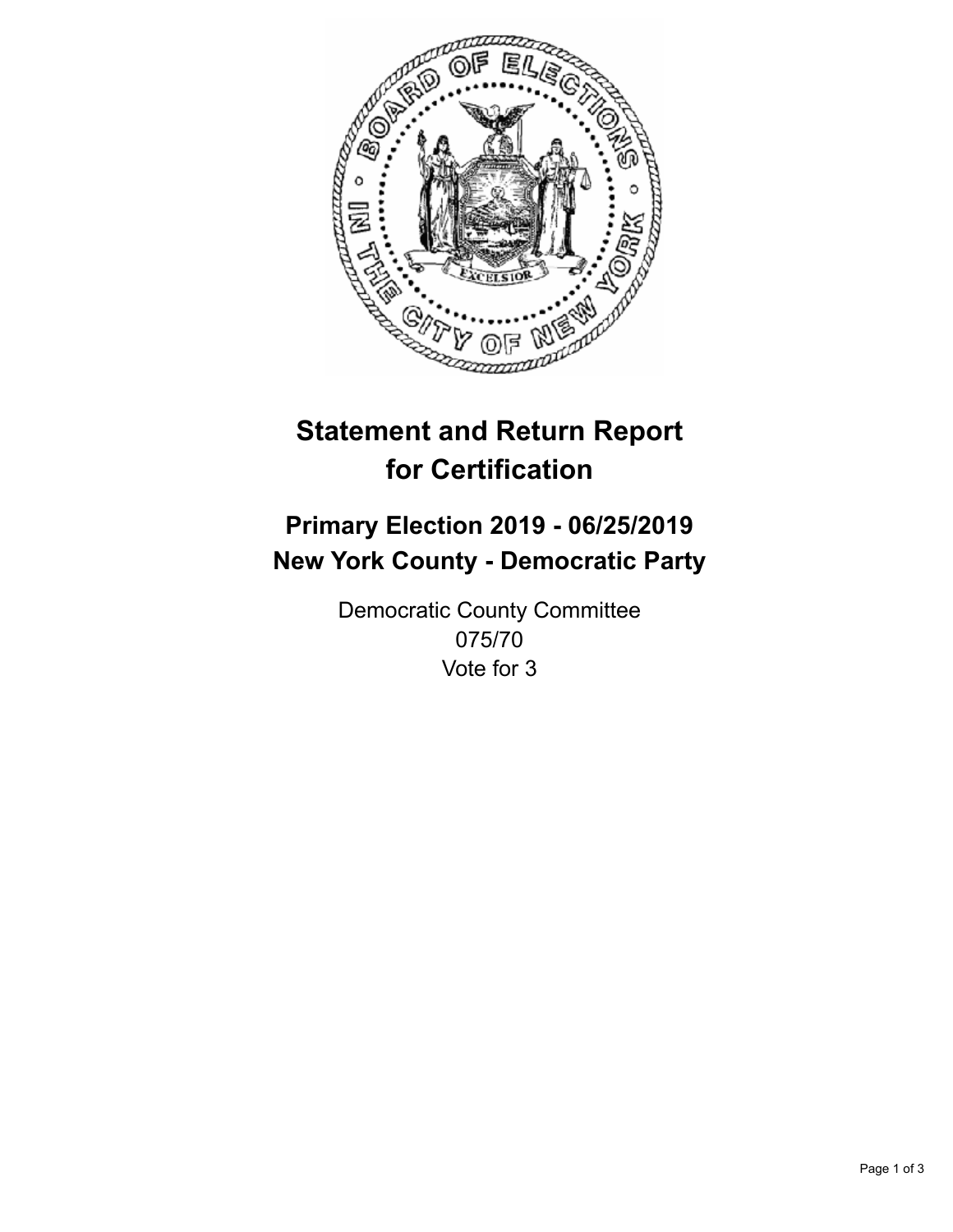

## **Assembly District 70**

| PUBLIC COUNTER                                           | 20             |
|----------------------------------------------------------|----------------|
| <b>MANUALLY COUNTED EMERGENCY</b>                        | 0              |
| <b>ABSENTEE / MILITARY</b>                               | $\overline{2}$ |
| AFFIDAVIT                                                | 2              |
| <b>Total Ballots</b>                                     | 24             |
| Less - Inapplicable Federal/Special Presidential Ballots | 0              |
| <b>Total Applicable Ballots</b>                          | 24             |
| <b>GLADYS TINSLEY</b>                                    | 6              |
| <b>WILLETTE SLOCUMB</b>                                  | 1              |
| <b>GAIL HODES</b>                                        | 14             |
| <b>NICHOL HENDRICKS</b>                                  | 11             |
| <b>DEBRA GREEN</b>                                       | 15             |
| <b>Total Votes</b>                                       | 47             |
| Unrecorded                                               | 25             |